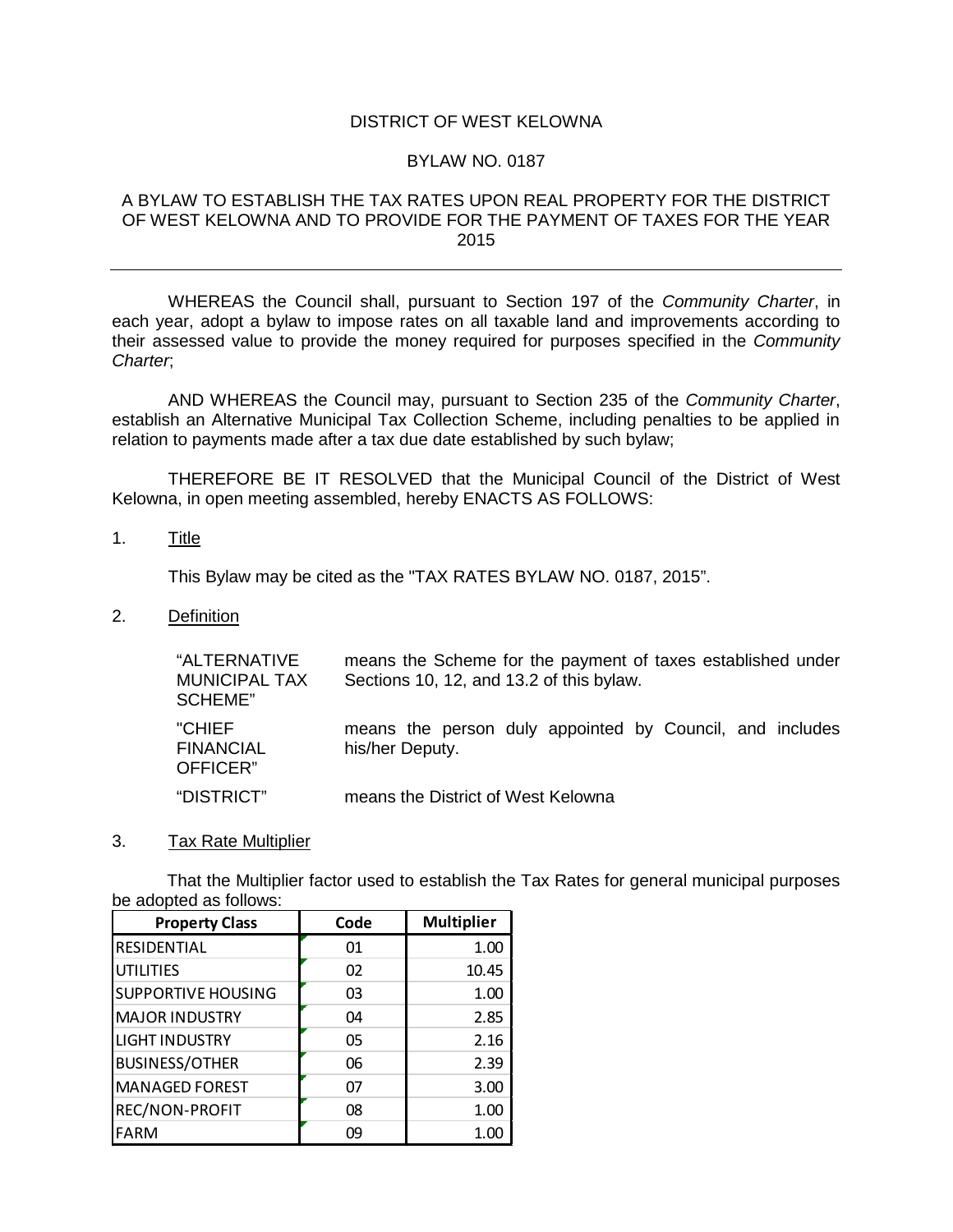# 4. Tax Rates for General Municipal Purposes

Tax rates for all lawful general purposes, as shown in column 'A' of Schedule 'A' attached hereto and forming a part of this Bylaw, are hereby imposed and levied on taxable land and improvements according to their assessed value as shown upon the Real Property Tax Roll for general municipal purposes for the District of West Kelowna for 2015.

# 5. Tax Rates for Regional District of Central Okanagan

Tax rates for the payment of the Regional District of Central Okanagan requisition, excluding tax rates for the S I R requisition under Section 6 as shown in column 'B' of Schedule 'A' attached hereto and forming part of this Bylaw, are hereby imposed and levied on taxable land and improvements according to their assessed value on the basis provided under Section 804.3 of the *Local Government Act* and as shown upon the Real Property Tax Roll for the District of West Kelowna for 2015.

# 6. Tax Rates for Regional District of Central Okanagan SIR Program

Tax rates for the payment of the Regional District of Central Okanagan requisition for the SIR Program, as shown in column 'C' of Schedule 'A' attached hereto and forming part of this Bylaw, are hereby imposed and levied on taxable land according to their assessed value on the basis provided under Section 804.3 of the Local Government Act and as shown upon the Real Property Tax Roll for the District of West Kelowna for 2015.

# 7. Central Okanagan Regional Hospital District

Tax rates for the payment of the Central Okanagan Regional Hospital District requisition, as shown in column 'D' of Schedule 'A' Page 1 attached hereto and forming part of this Bylaw, are hereby imposed and levied on taxable land and improvements according to their assessed value on the basis provided by Section 26 of the *Hospital District Act* and according to their assessed value as shown upon the Real Property Tax Roll for the District of West Kelowna for 2015.

#### 8. Tax Rates for General Municipal Purposes – Library

Tax rates for all lawful general purposes, as shown in column 'E' of Schedule 'A' attached hereto and forming a part of this Bylaw, are hereby imposed and levied on taxable land and improvements according to their assessed value as shown upon the Real Property Tax Roll for general municipal purposes – Library for the District of West Kelowna for 2015.

#### 9. Tax Rates for General Municipal Purposes – Sanitary Storm Sewer

Tax rates for all lawful general purposes, as shown in column 'F' of Schedule 'A' attached hereto and forming a part of this Bylaw, are hereby imposed and levied on taxable land and improvements according to their assessed value as shown upon the Real Property Tax Roll for general municipal purposes – Sanitary Storm Sewer for the District of West Kelowna for 2015.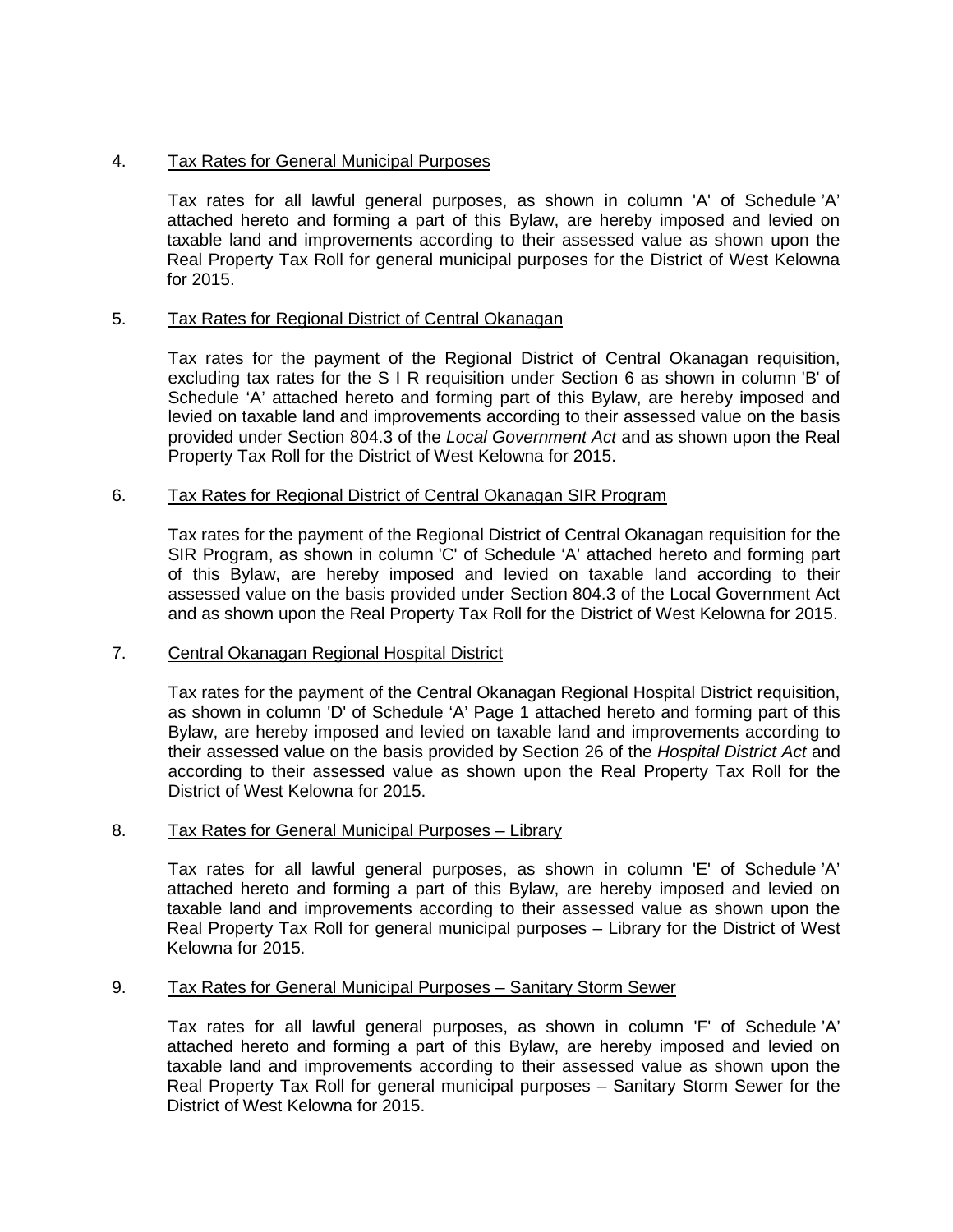## 10. Alternative Municipal Tax Scheme

- 10.1 Unless section 10.2 applies, the rates and taxes named under this Bylaw are due and shall be paid in accordance with sections 10, 11, and 12 of this Bylaw on or before July 3, 2015.
- 10.2 An owner may elect to pay the rates and taxes named under this Bylaw in accordance with the General Municipal Tax Collection Scheme established under Division 10 of Part 7 of the *Community Charter* by giving written notice of that election to the Chief Financial Officer at his office at the District of West Kelowna offices on or before June 5, 2015.
- 10.3 If an Owner does not make an election under Section 10.2, the Alternative Municipal Collection Scheme applies to the rates and taxes payable to that Owner.

# 11. Rates and Taxes Payable to The District of West Kelowna

The rates and taxes named under this Bylaw shall be levied, raised and collected for the purposes stated, and shall be payable to The District of West Kelowna at the District Hall.

12. Penalties

Upon the  $4<sup>th</sup>$  day of July, 2015, or as soon thereafter as is practicable, the Chief Financial Officer shall add to the unpaid balance of the current year's taxes, in respect of each parcel of land and the improvements as shown upon the Real Property Tax Roll of the District for 2015:

(a) ten (10) percent of the amount unpaid as of 4:30 pm on the  $3<sup>rd</sup>$  day of July, 2015.

# 13. Supplementary Tax Rolls

- 13.1 Upon receipt of a Supplementary Tax Roll from B.C. Assessment, the Chief Financial Officer shall levy taxes in accordance with the rates specified in Schedule 'A' of this Bylaw according to the taxable values as shown on the Supplementary Tax Rolls.
- 13.2 For each Supplementary Tax Roll, the Chief Financial Officer shall add penalties to the unpaid amounts as follows:
	- (a) Where Supplementary Tax Notices are sent before the  $5<sup>th</sup>$  day of June, 2015, penalties shall be added as set out in Section 12 of this Bylaw.
	- (b) Where Supplementary Tax Notices are sent after the  $5<sup>th</sup>$  day of June, 2015; ten (10) percent shall be added on any amount unpaid after 30 (thirty) days.
- 14. R.D.C.O. Parcel Tax (under collection for other governments)
	- (a) Sterile Insect Release Program parcel tax levy for 2015 is \$11,663;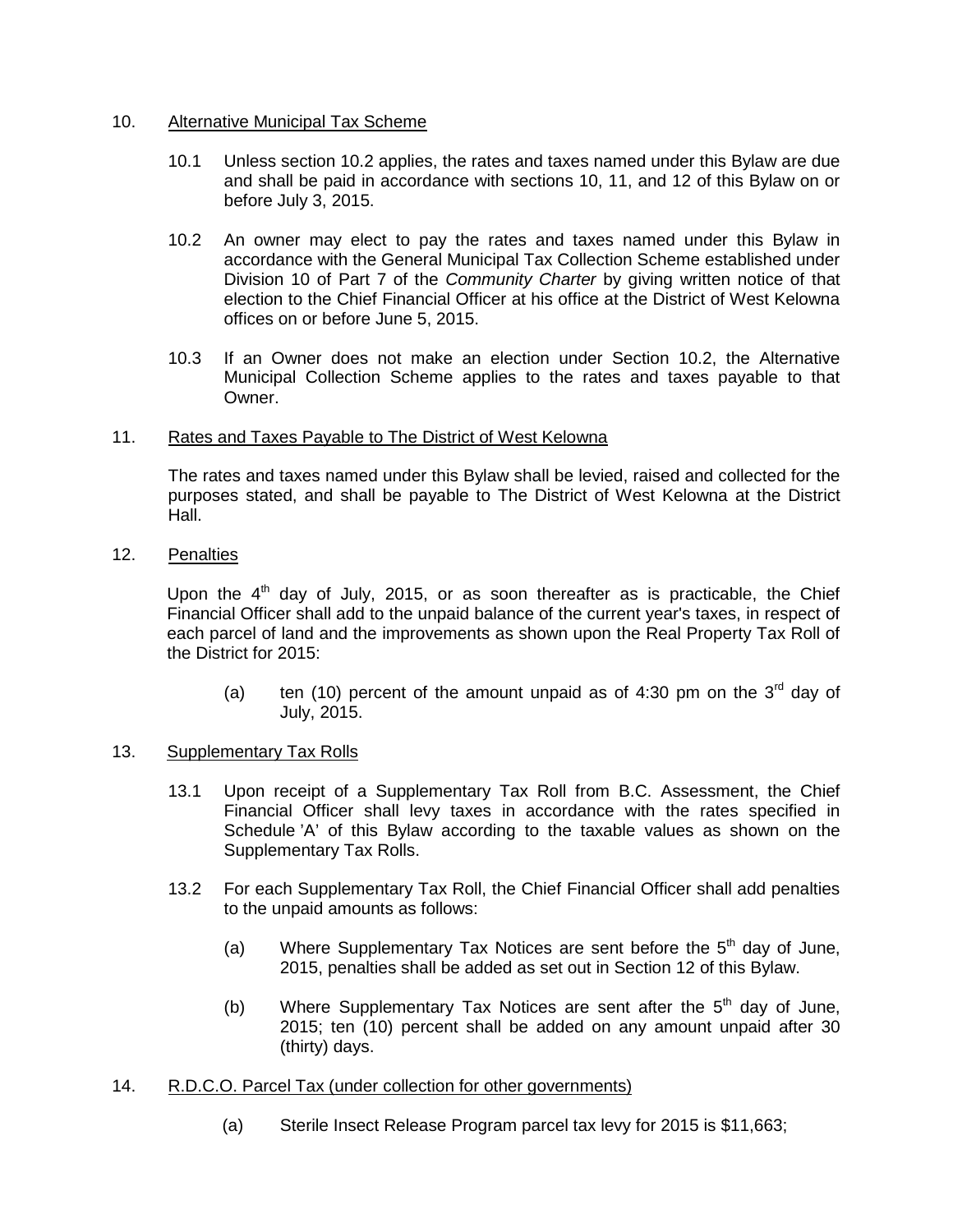- (b) The Sewer parcel tax levy for 2015 is \$34,719 for Lakeview #605, and \$20,914 for East Boundary Road Sewer (Lakeview 608);
- (c) Westside Landfill/Transfer Station parcel tax levy for 2015 is \$223,680.

READ A FIRST, SECOND AND THIRD TIME THIS 28TH DAY OF APRIL, 2015 ADOPTED THIS 12 $^{\text{\tiny{\textsf{TH}}}}$  DAY OF MAY, 2015

'Doug Findlater'

M A Y O R

'Tracey Batten'

CITY CLERK